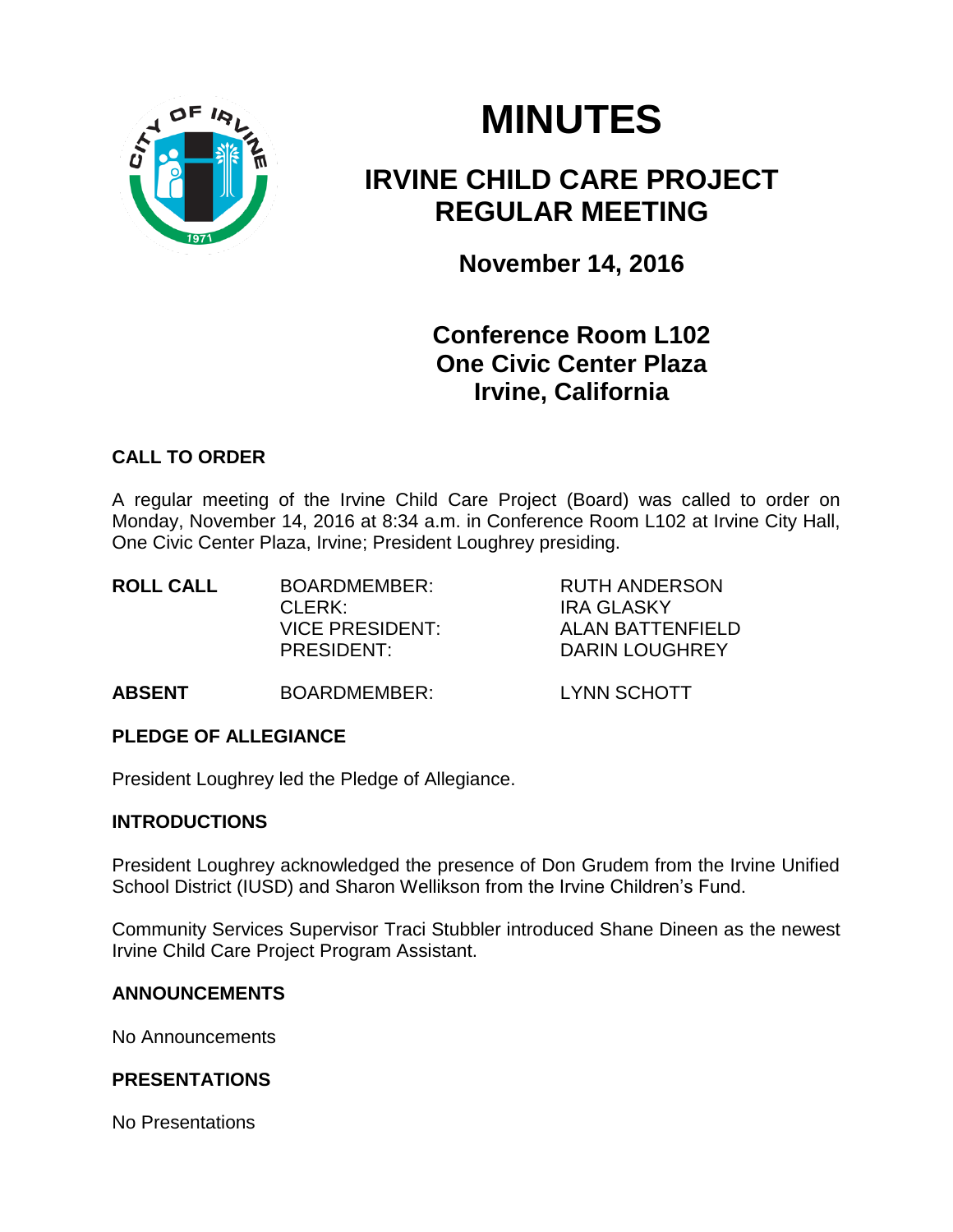# **ADDITIONS AND DELETIONS TO THE AGENDA**

No additions and/or deletions to the agenda

#### **PUBLIC COMMENTS**

No public comments

# **CONSENT CALENDAR**

**Moved by Board Member Anderson, seconded by Vice President Battenfield and carried unanimously by members present to approve Consent Calendar items 1 through 9.**

**Ayes: 4 Anderson, Battenfield, Glasky, Loughrey**

**Noes: 0**

**Absent: 1 Schott**

# **1. APPROVAL OF IRVINE CHILD CARE PROJECT (ICCP) MINUTES**

#### **ACTION:**

- 1) Approved minutes of the Irvine Child Care Project regular meeting of September 12, 2016.
- 2) Approved minutes of the Irvine Child Care Project special meeting of October 17, 2016.

# **2. WARRANT REQUEST – CHILD DEVELOPMENT CENTERS, INC.**

**ACTION:** Approved payment of \$34,673.38 to Child Development Centers, Inc. for childcare development services for September 1-30, 2016.

# **3. WARRANT REQUESTS – IRVINE CHILDREN'S FUND (ICF) SCHOLARSHIPS**

**ACTION:** Approved payments for warrants totaling the amount of \$8,639.10 for ICF Scholarships during the month of September 2016.

- \$5,167.10 to Rainbow Rising
- $\bullet$  \$1,115.25 to Kids Stuff
- $\bullet$  \$1,052.50 to Koala Klub
- \$1,304.25 to Child Development Centers, Inc.
- \$ 0.00 to Creekers Club
- \$ 0.00 to Dolphin Club

# **4. WARRANT REQUESTS – ICCP SCHOLARSHIPS**

**ACTION:** Approved payments for warrants totaling the amount of \$105.00 for ICCP Scholarships during the month of September 2016.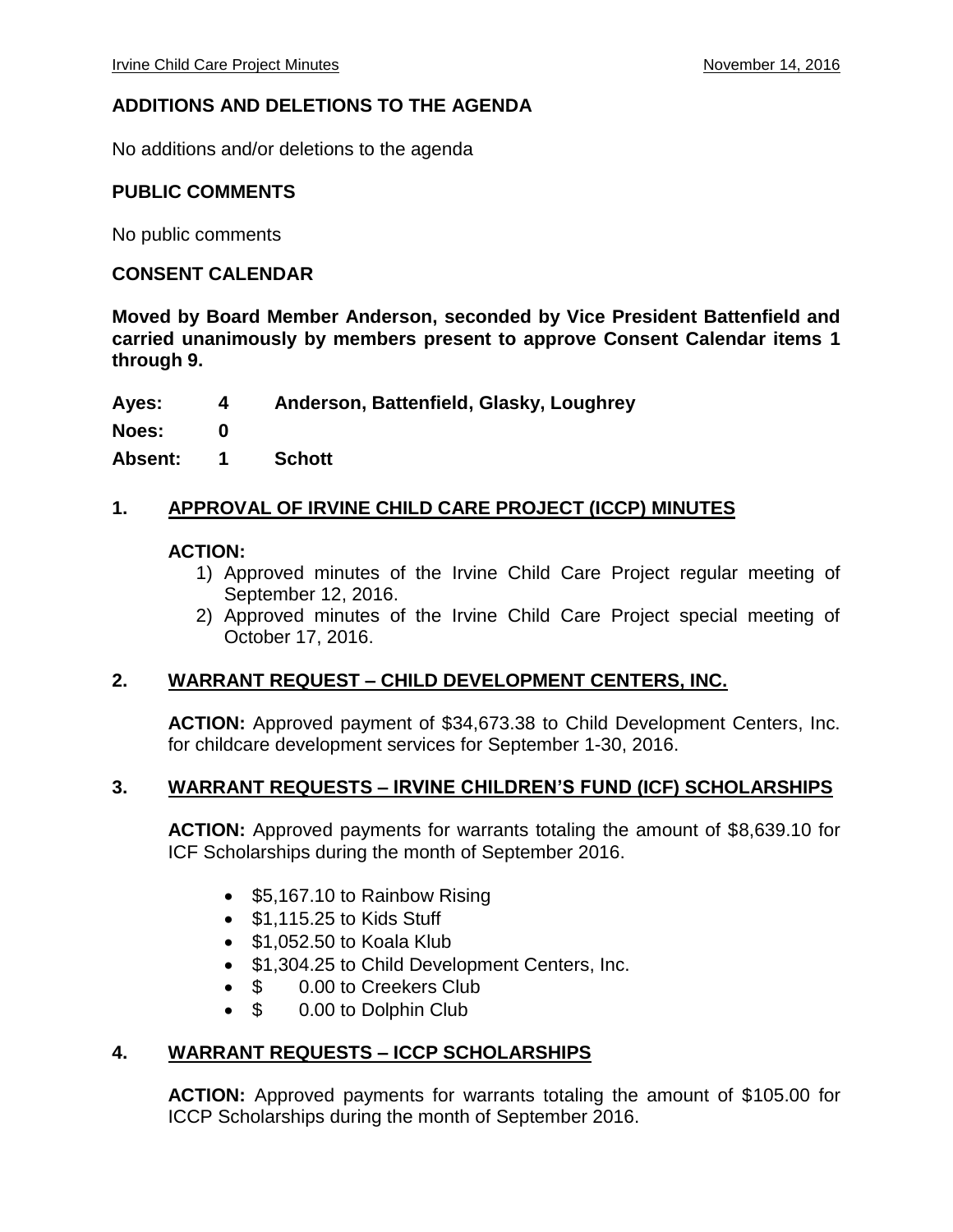- \$ 0.00 to Rainbow Rising
- \$ 0.00 to Kids Stuff
- \$ 0.00 to Koala Klub
- \$ 0.00 to Child Development Centers, Inc.
- **\$ 105.00 to Creekers Club**
- \$ 0.00 to Dolphin Club

# **5. WARRANT REQUEST – IRVINE UNIFIED SCHOOL DISTRICT (IUSD)**

**ACTION:** Approved payment of \$59,977.25 for Facilities and Financial Support Services, Utilities, Custodial Services, Custodial Equipment Amortization, and payment for sale of IUSD-owned portables to ICCP for the month of September 2016.

- \$35,200.08 for Custodial Services
- \$ 675.00 for Custodial Equip Amortization
- \$10,589.42 for Payment of Portable Purchase
- $\bullet$  \$ 7,262.75 for Utilities
- \$ 6,250.00 for Facilities & Financial Support

# **6. WARRANT REQUEST – CITY OF IRVINE**

**ACTION:** Approved payment of \$14,013.10 to the City of Irvine for Program Administration, Grant Administration, and Supplies for the month of September 2016.

- \$13,143.72 for Program Administration
- \$ 869.38 for Grant Administration
- \$ 0.00 for Supplies

# **7. ICCP PAYMENTS FOR OCTOBER 2016**

**ACTION:** Reviewed and approved October 2016 payments attached.

# **8. DEPOSIT OF SCHOLARSHIP FUNDS FROM ICF**

**ACTION:** Authorized the deposit of funds from ICF into the appropriate account as follows:

| \$21,399.65       | 01-005-712-00-8699 |
|-------------------|--------------------|
| <b>CALLACO OO</b> | AL AAE 749 AA AAAA |

# \$14,462.22 01-005-712-00-8689

# **9. DEPOSIT OF STATE GRANT APPORTIONMENT**

**ACTION:** Authorized the deposit of grant funds from the State Department of Education into the appropriate accounts as follows:

| $\bullet$ \$26,411.00 | 01-005-50100-8290 |
|-----------------------|-------------------|
| $\bullet$ \$12,132.00 | 01-005-50100-8290 |
| $\bullet$ \$49,815.00 | 01-005-50100-8590 |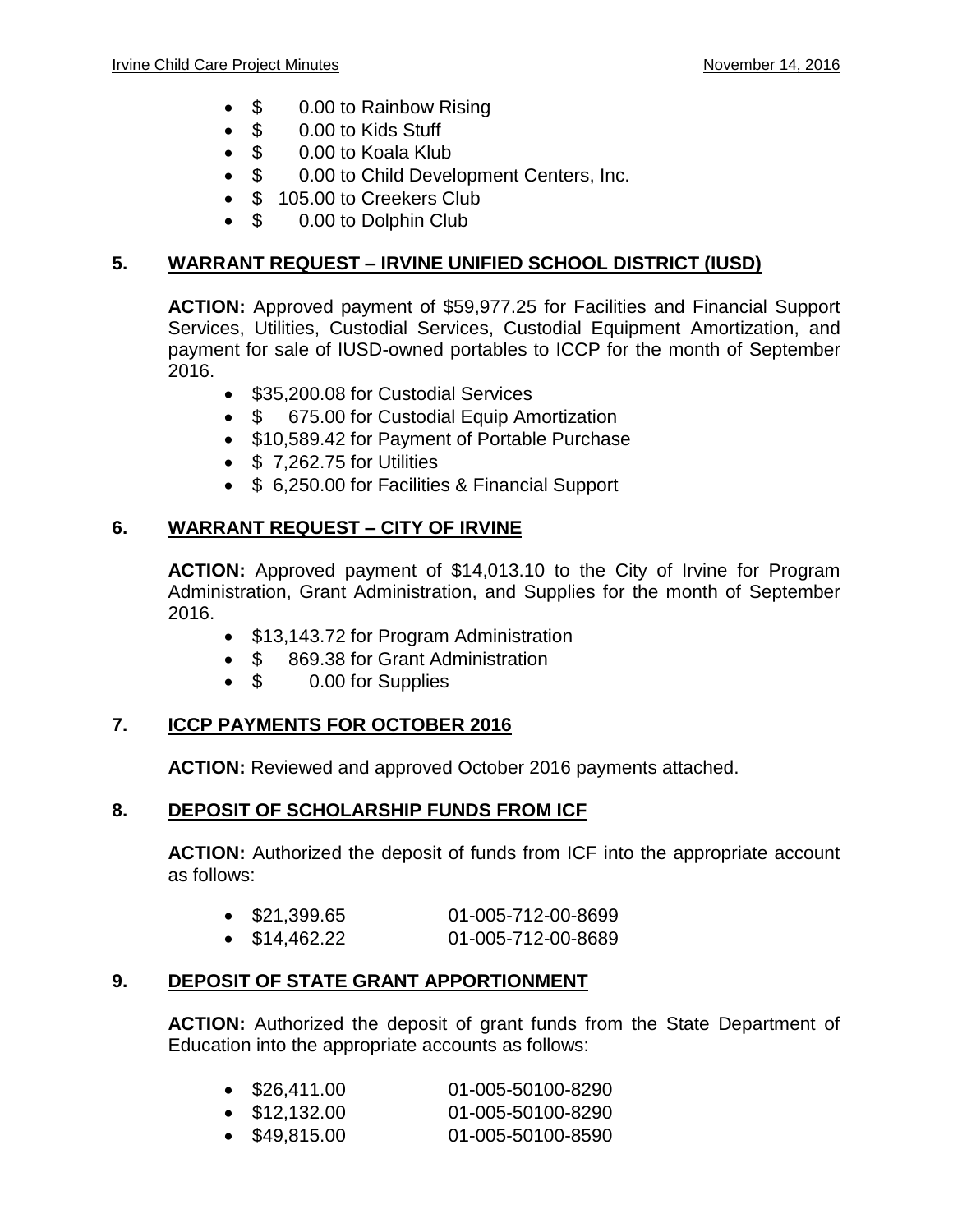#### **BOARD BUSINESS**

#### **1. IRVINE CHILD CARE PROJECT 2017 MEETING SCHEDULE**

Item presented by Supervisor Stubbler.

Discussion included new regular meeting in October designated for site tours.

**ACTION:** Moved by Clerk Glasky, seconded by Board Member Anderson, and carried unanimously by members present to approve the Irvine Child Care Project 2017 meeting schedule.

**Ayes: 4 Anderson, Battenfield, Glasky, Loughrey Noes: 0 Absent: 1 Schott**

# **2. SELECTION PROCEDURE FOR NEW PROVIDER AT CULVERDALE ELEMENTARY**

Item presented by Supervisor Stubbler.

Discussion included concerns with transitional nature of some participants; potential impact of fee increase with new provider; potential increase in requests for scholarships; lack of correlation between number of scholarship requests and growth of City residency.

**ACTION:** Received and filed.

# **3. IRVINE CHILD CARE PROJECT PURCHASE OF SAFETY AND SECURITY MATERIALS**

Item presented by Supervisor Stubbler.

Discussion included budgeting needs for future purchases as new sites are built.

**ACTION:** Moved by Clerk Glasky, seconded by Board Member Anderson, and carried unanimously by members present to approve the plan to spend \$3,723.19 for the purchase of ID cards and clips, lanyards and safety vests for each childcare site.

| Ayes:          | 4              | Anderson, Battenfield, Glasky, Loughrey |
|----------------|----------------|-----------------------------------------|
| <b>Noes:</b>   |                |                                         |
| <b>Absent:</b> | $\blacksquare$ | Schott                                  |